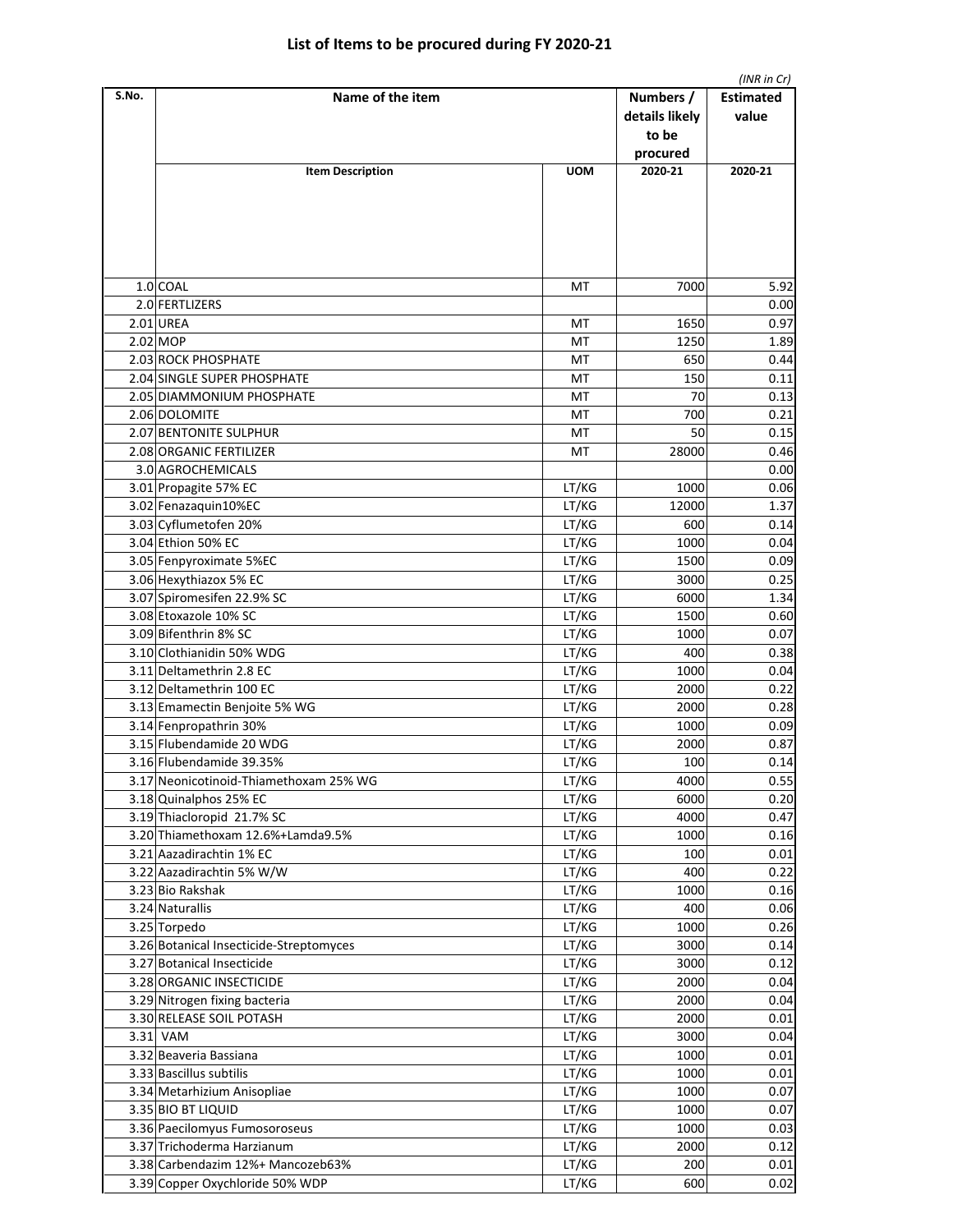| S.No.     | Name of the item                                         |                          | Numbers /<br>details likely<br>to be<br>procured | <b>Estimated</b><br>value |
|-----------|----------------------------------------------------------|--------------------------|--------------------------------------------------|---------------------------|
|           | <b>Item Description</b>                                  | <b>UOM</b>               | 2020-21                                          | 2020-21                   |
|           | 3.40 Hexaconoxole 5% EC                                  | LT/KG                    | 300                                              | 0.01                      |
|           | 3.41 Hexaconoxole 4%+ Zineb 68% WP                       | LT/KG                    | 800                                              | 0.05                      |
|           | 3.42 Propiconazole 25%EC                                 | LT/KG                    | 400                                              | 0.03                      |
|           | 3.43 Glyphosate 41% SL                                   | LT/KG                    | 20000                                            | 0.38                      |
|           | 3.44 Glyphosate 71% SG                                   | LT/KG                    | 30000                                            | 1.12                      |
|           | 3.45 Oxyflourfen 23.5% EC                                | LT/KG                    | 600                                              | 0.05                      |
|           | 3.46 Paraquat Dichloride 24% WSC                         | LT/KG                    | 1000                                             | 0.02                      |
|           | 4.0 MICRONUTRIENTS & PLANT GROWTH PROMOTER               |                          |                                                  | 0.00                      |
|           | 4.01 Chelated Zinc                                       | LT/KG<br>LT/KG           | 2000                                             | 0.09                      |
|           | 4.02 Chelated Magnesium<br>4.03 Boron                    | LT/KG                    | 1500<br>600                                      | 0.07<br>0.01              |
|           | 4.04 Nutritional Management                              | LT/KG                    | 6000                                             | 0.06                      |
|           | 4.05 Vipul                                               | LT/KG                    | 1200                                             | 0.03                      |
|           | 4.06 Super Auskelp                                       | LT/KG                    | 200                                              | 0.01                      |
|           | 4.07 Suryamin                                            | LT/KG                    | 400                                              | 0.01                      |
|           | 4.08 Ghom                                                | LT/KG                    | 1600                                             | 0.08                      |
|           | 4.09 Cytozyme                                            | LT/KG                    | 400                                              | 0.02                      |
|           | 4.10 Green Miracle                                       | LT/KG                    | 800                                              | 0.03                      |
|           | 4.11 Crop Booster                                        | LT/KG                    | 2000                                             | 0.08                      |
|           | 4.12 Maxyld                                              | LT/KG                    | 1000                                             | 0.05                      |
|           | 4.13 Biokad                                              | LT/KG                    | 1000                                             | 0.05                      |
|           | 4.14 Siapton                                             | LT/KG                    | 1600                                             | 0.10                      |
|           | 4.15 Bountee                                             | LT/KG                    | 1200                                             | 0.33                      |
|           | 4.16 Tea Elixer                                          | LT/KG                    | 600                                              | 0.02                      |
|           | 4.17 Optimus                                             | LT/KG                    | 600                                              | 0.04                      |
|           | 4.18 Vigore                                              | LT/KG                    | 3000                                             | 0.59                      |
|           | 4.19 GHIB-6                                              | LT/KG                    | 1000                                             | 0.06                      |
|           | 4.20 GHIB-3                                              | LT/KG                    | 1000                                             | 0.01                      |
|           | 4.21 G-5 FOLIAR<br>$4.22$ K-UP                           | LT/KG<br>LT/KG           | 1000<br>3000                                     | 0.07<br>0.20              |
|           | 4.23 N-Grow                                              | LT/KG                    | 3000                                             | 0.20                      |
|           | 4.24 Humic Acid                                          | LT/KG                    | 1000                                             | 0.04                      |
|           | 5.0 PACKING MATERIALS                                    |                          |                                                  | 0.00                      |
|           | 5.01 HALF PAPER SACKS                                    | NOS.                     | 400000                                           | 1.48                      |
|           | 5.02 HALF PAPER SACKS AQ FREE                            | <b>NOS</b>               | 5000                                             | 0.02                      |
|           | 5.03 FULL PAPER SACKS                                    | <b>NOS</b>               | 10000                                            | 0.08                      |
|           | 5.04 PP WOVEN BAGS                                       | <b>NOS</b>               | 300000                                           | 0.70                      |
|           | 5.05 HMHDPE LINERS                                       | <b>NOS</b>               | 300000                                           | 0.21                      |
|           | 6.0 FACTORY MACHINERIES/GEN SET SPARES PROPRIETARY ITEMS |                          |                                                  | 1.24                      |
|           | 7.0 PARTS OF TRANSFORMER UPTO 100 KVA                    | <b>NOS</b>               | 972                                              | 5.27                      |
|           | 8.0 PARTS OF TRANSFORMER ABOVE 100 KVA                   | <b>NOS</b>               | 9                                                | 0.51                      |
|           | 9.0 CRGO LAMINATION                                      | КG                       | 63000                                            | 0.90                      |
|           | 10.0 ALUMINIUM CONDUCTOR                                 | КG                       | 27603                                            | 0.41                      |
|           | 11.0 TRANSFORMER TANK                                    | <b>NOS</b>               | 428                                              | 0.32                      |
|           | 12.0 TRANSFORMER OIL                                     | KL                       | 91                                               | 0.35                      |
|           | 13.0 CRCA STEEL                                          |                          | 18990                                            | 0.08                      |
| $15.0$ CT | 14.0 RELAY                                               | <b>NOS</b><br><b>NOS</b> | 104<br>113                                       | 0.06<br>0.04              |
| 16.0 PT   |                                                          | <b>NOS</b>               | 27                                               | 0.05                      |
|           | 17.0 VACUUM INTERREPTUR                                  | <b>NOS</b>               | 122                                              | 0.08                      |
|           | 18.0 COPPER FLAT                                         | КG                       | 684                                              | 0.03                      |
|           | 19.0 SILVER CONTACT                                      | <b>NOS</b>               | 34560                                            | 0.17                      |
|           | 20.0 ELECTROMAGNETIC CORE                                | <b>NOS</b>               | 10980                                            | 0.05                      |